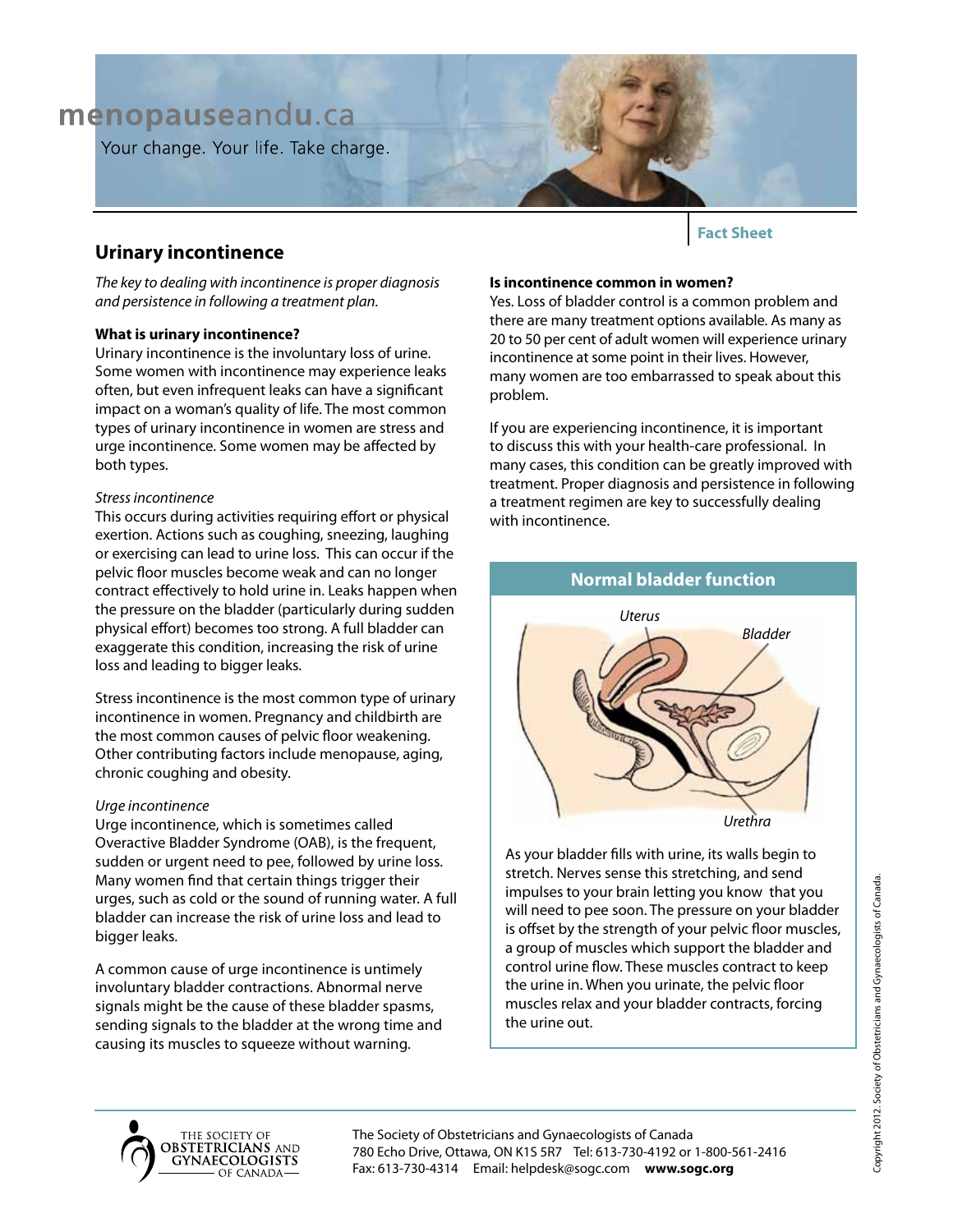## menopauseandu.ca

Your change. Your life. Take charge.

#### **Fact Sheet**

#### **How is stress incontinence treated?**

*Pelvic floor retraining*

The first step in treating stress incontinence is to strengthen the muscles used in bladder control. Pelvic floor retraining involves performing exercises (sometimes called Kegels) to contract and relax your pelvic floor muscles, with the help of a feedback tool

(such as a vaginal cone or balloon). Evidence shows that using a feedback tool to improve the effectiveness of your exercises is an important part of successful pelvic floor retraining. A typical exercise regimen involves a 15-minute exercise session, twice daily.

#### *Vaginal cones*

One example of a feedback tool is the *vaginal cone*. When you are doing pelvic floor exercises, you place a small cone in your vagina, above the pelvic floor muscles. You will have to contract these muscles to prevent the cone from slipping out. These cones come in different weights, so you can use increasingly heavier cones as your muscles get stronger.

It is important to maintain proper technique and be persistent. Pelvic floor retraining should be done on a regular basis and follow-up appointments with your health-care professional are a good idea. He or she can measure the strength of your muscles and evaluate if you are performing exercises effectively. This support may help you to stay motivated.

Like any exercise, pelvic floor retraining takes time to become effective — you won't see results immediately, but your muscles will be getting stronger. Stick to your exercise plan, always working towards performing stronger and longer exercises.

#### *Continence pessaries*

Sometimes, stress incontinence is exasperated by improperly-supported pelvic organs — over time, the connective tissue that holds your uterus in place is no longer effective. If your health-care professional determines that this is part of your condition, continence pessaries are another effective, low-risk option for treating stress incontinence. A thick rubber device, often ring-shaped, is inserted into your vagina. This pessary presses against the vaginal wall to provide support to the urethra.

#### *Surgery*

If pelvic floor retraining and continence pessaries are not giving you the results you need, surgery is another option that can be discussed with your health-care professional. Tape or mesh materials are surgically attached to your internal organs, to support the bladder and urethra in their proper positions. However, you will need to discuss the risks and benefits of surgery with your health-care professional.

#### **How is urge incontinence treated?**

*Pelvic floor retraining and continence pessaries* Many women with urge incontinence are also affected by stress incontinence. If this is the case for you, pelvic floor retraining or a continence pessary may be an important part of your treatment plan.

#### *Bladder training (bladder drill)*

Bladder training can be effective in decreasing how often you feel the need to pee, and decreasing the sense of urgency you feel. Your health-care professional may recommend training that includes scheduling urination, monitoring and controlling your fluid intake (type, amount and timing) and keeping a bladder diary.

One aim of bladder training will be to increase your bladder's capacity. If urge incontinence causes you to empty your bladder frequently, and never allow it to reach capacity, your bladder will shrink. This is the start of a vicious cycle in which your bladder can handle only smaller and smaller amounts of urine. Increasing your bladder capacity will help increase the intervals between your urges.



The Society of Obstetricians and Gynaecologists of Canada 780 Echo Drive, Ottawa, ON K1S 5R7 Tel: 613-730-4192 or 1-800-561-2416 Fax: 613-730-4314 Email: helpdesk@sogc.com **www.sogc.org**